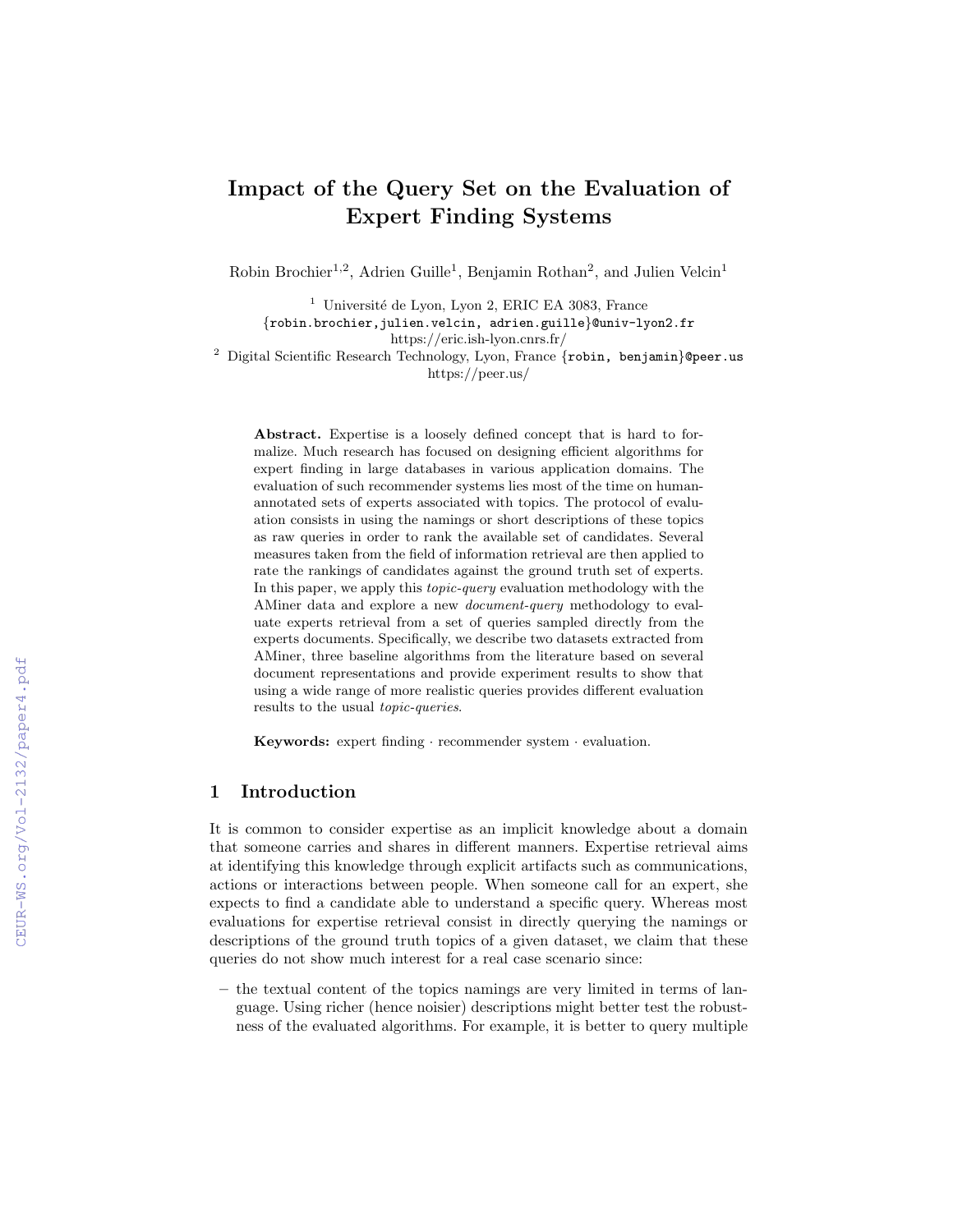times a retrieval algorithm with several texts relevant to the field of "data mining" than only once with the naming of the field itself. In real case scenarios, users have a wide range of behaviors and seldom use the same queries when looking for the same thing

– no one really seeks for experts in so broad subjects. Most of the time, someone looks for an expert with a very specific application in mind. Indeed, if a recruiter from a company is looking for a researcher to work on a specific subject, it is more likely that she will use the detailed description of the project instead of a generic naming of the job to find the right person.

In this paper, we first provide in Section 3 a formal definition of the expert finding task applied to the data extracted from AMiner <sup>3</sup>. In particular, we describe two protocols: the *topic-query* evaluation and the *document-query* evaluation. We then describe in Section 4 three baseline algorithms from the literature that we reimplemented and tested using several document representations. Finally we show and analyze in Section 5 the results of our experiments, demonstrating the impact of the type of query on the behaviors of the algorithms and document representations.

Precisely, our contribution is fourfold:

- 1. we propose two different procedures for generating queries and study their impact on the evaluation results
- 2. we describe two ways of using AMiner's data for expert finding and detail the preprocessing needed
- 3. we reimplement and evaluate 3 algorithms from the literature based on several document representations
- 4. the corresponding Python code is made publicly available  $4$  which makes it easy to reproduce the experiments or even expand the proposed pipeline.

# 2 Related Works

The automation of expert finding appeared as a research field along with the creation of large databases when started the digitalization of libraries and of the communication tools in big companies. P@noptic Expert [2] is one of the first published works on expertise retrieval. The proposed model transforms the expert finding task in a text similarity task by building a meta-documents for each candidate, aggregating all documents where the name of this candidate appears. In 2005, the research around expert finding received a boost with the TREC-2005 Enterprise Track, Expert search task. They provided a dataset extracted from the World Wide Web Consortium (W3C). Moreover, they shared an evaluation toolkit to allow researchers to confront their algorithms. As a result, a formal definition of the problem emerged [3]. As presented in [1], the generative document-model of Balog et al., we denote  $q$  a query,  $d$  a document and  $e$  a

<sup>3</sup> http://AMiner.org/

 $4 \text{ https://github.com/brochier/impact_query-expert-finding}$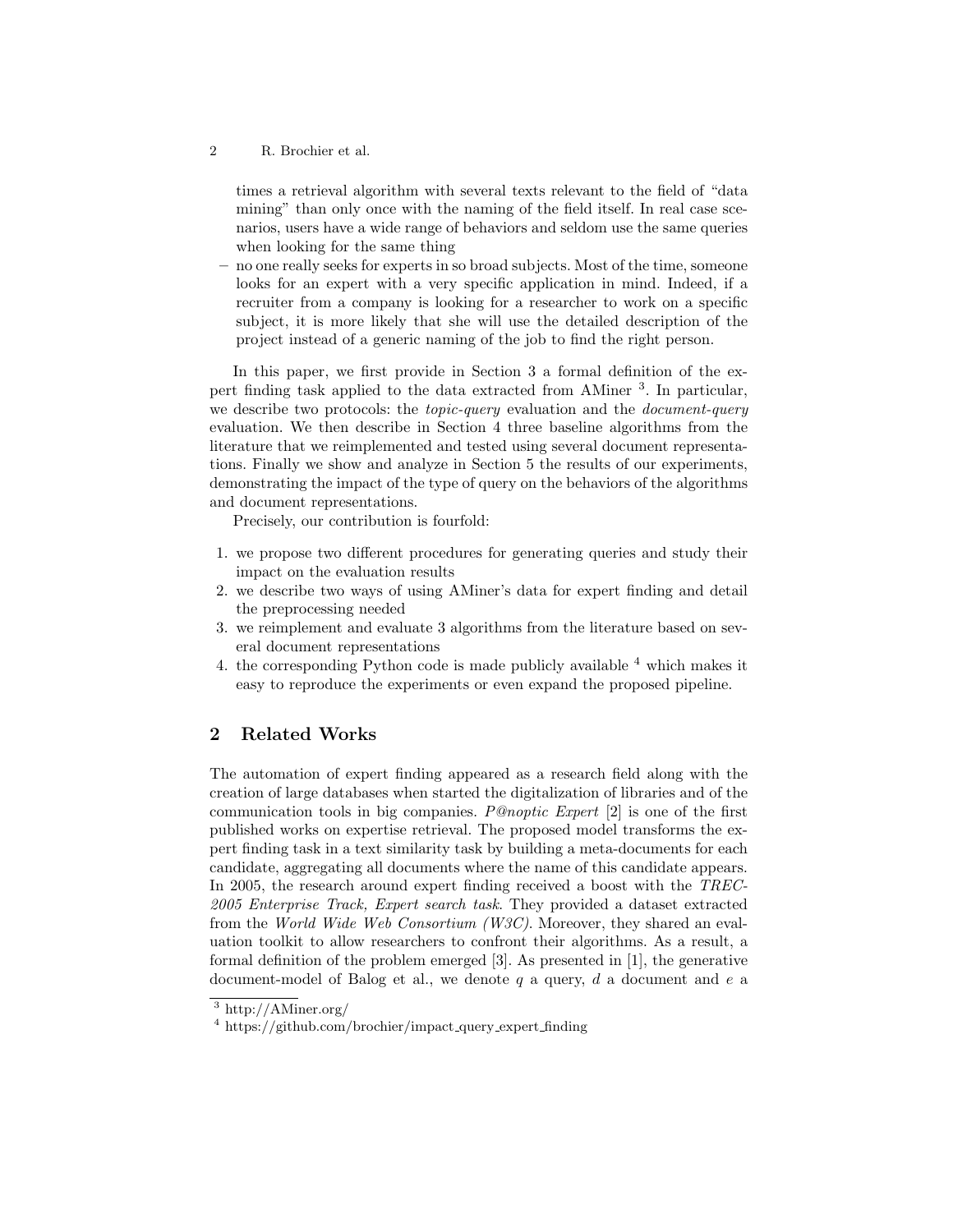candidate. The expert finding task consists in estimating the probability of a candidate to be an expert given a query  $P(e|q) = \frac{P(q|e)P(e)}{P(q)}$ . Voting models as in [7] relax the probabilistic view of the latter equation. As an example, the score of a candidate can be computed by ranking all documents against the query with a document representation such as the bag-of-words based model term frequency. Then each candidate is provided a score given the ranks of the documents she is associated to. In [14] and [10], the authors propose to propagate the affinity between the query and the documents across the collaboration graph in a similar manner as PageRank [8]. More recently, [12] adapted a word embedding technique to embed words and candidates in the same vector space. Many algortihms presented recently in the field of representation learning such as TADW [13] and metapath2vec [4] can be adapted to the task of expert finding but their authors did not experiment them on this specific task. Much work has been done for expert finding in community-based question answering as shown in [17] and their ranking metric network learning framework and in [16] which adresses the cold-start expert finding problem.

# 3 Framework for Expert Finding Evaluation

In this Section, after formally describing the expert finding task, we present two methodologies to generate queries. The first, usually used in the literature, directly sets topics labels as queries whereas the second, which we introduce in this paper, samples documents from the experts of each topic. Finally we detail how we used the data from AMiner to generate two datasets for the expert finding task.

#### 3.1 Formal Description

Let  $G = (V, E)$  be a bipartite graph with nodes  $V = V_C \cup V_D$  corresponding to a set of candidates  $C$  and a set of documents  $D$ , where the links are undirected associations candidate-documents. Let  $X \in \mathbb{R}^{|D| \times N}$  be the textual features of the  $D$  documents. The expert finding task, given such  $(G, X)$  dataset (see Figure 1), consists in scoring the set of candidates given a textual query  $q \in \mathbb{R}^N$ , in order to answer the question "who are the candidates more likely to be experts in the topics present in the query ?". Given a set of queries  $Q = (q_1, ..., q_i, ..., q_M)$ each associated with an identified set of experts  $E_i \subset E \subset C$ , E being the global set of known experts among the candidates, we want to optimize the ranking of the ground truth experts  $E_i$  among the global set of experts  $E$ .

#### 3.2 Evaluation

To evaluate the ranking of experts produced by an algorithm given a query, we use several common metrics from information retrieval such as Precision at rank K (P@K), Average Precision (AP) and Reciprocal Rank (RR). Moreover, to better understand the behavior of the algorithms tested, we construct the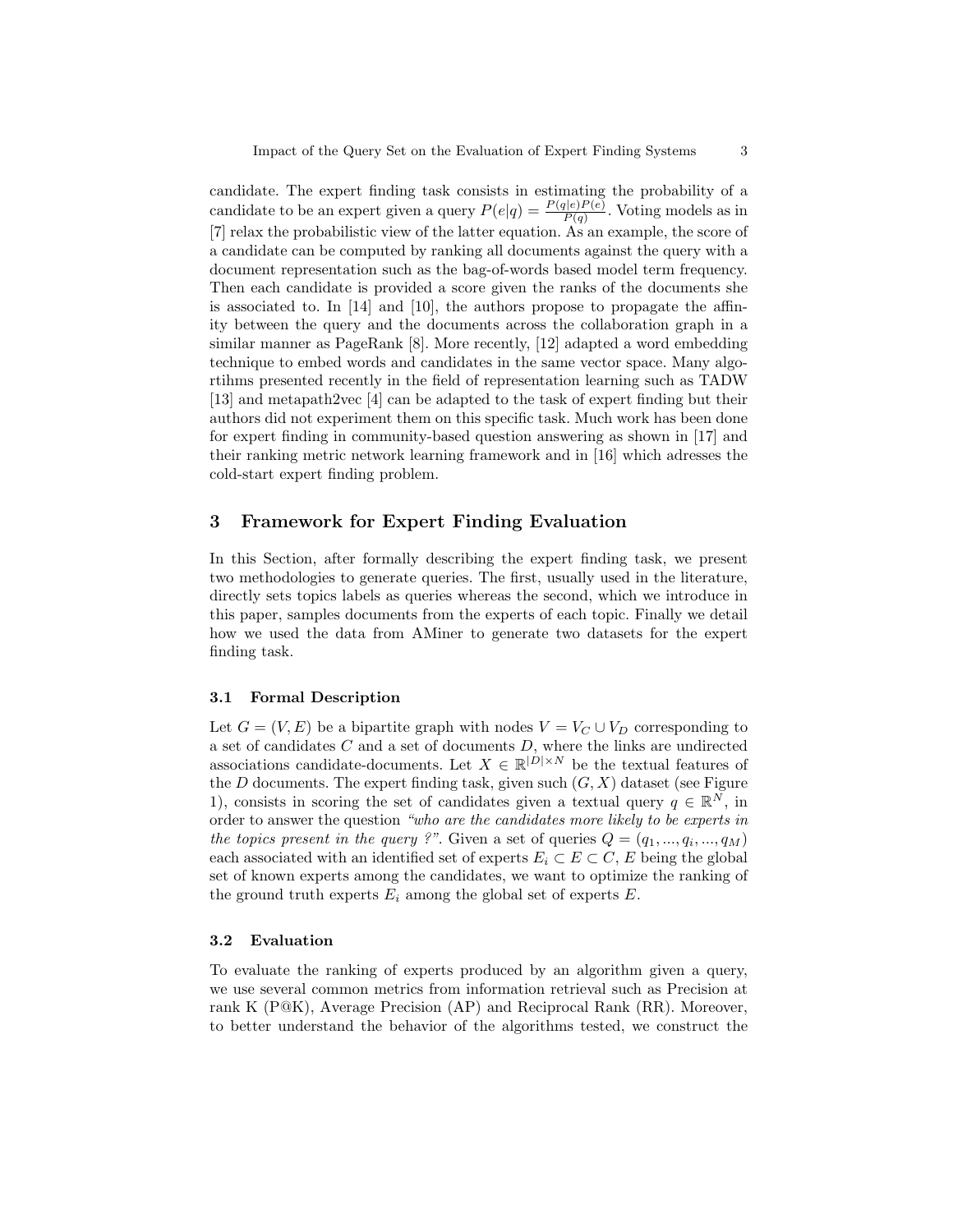4 R. Brochier et al.



(a) Bipartite graph linking candidates and documents.

(b) G adjacency matrix of the bipartite graph and the  $X$  features matrix of the documents.

Fig. 1: Hypothetical example of a dataset for expert finding.

Receiver Operating Characteristic (ROC) curve and compute its Area Under the Curve (AUC). For each of these metrics, we also compute their standard deviations along the queries which shows the robustness of the tested algorithms against the variations in the data. Moreover, when we have multiple queries per topic, we compute the standard deviation along the topics. We now present two ways of generating queries and their corresponding ground truth experts.

Topic-query evaluation This approach is straightforward and is commonly adopted in the expert finding community. For a specific topic, its naming or description is directly used as a query and its associated experts are the ground truth list of candidates to be retrieved. Algorithm 1 shows the complete evaluation procedure. As a result, if the dataset is composed of 10 topics, the protocol of evaluation consists of 10 queries. We call this approach the topic-query evaluation. For each measure described above, we are interested in its mean (Mean) and standard deviation (STD) along the queries.

Algorithm 1 Topic-query evaluation procedure. The function Evaluate generates metrics such as P@10 and the ROC AUC based on the produced ranking and the ground truth expert set of a given topic.

```
Require: Ranking Algorithm
scores \leftarrow \lceil \cdot \rceilfor all topics do
   candidates\_ranking = Ranking Algorithms (current topic textual expression)
   current_score \leftarrow Evaluate(candidates\_ranking, ground\_truth\_expects_set)scores.append(current score)
end for
return Mean(scores), STD(scores)
```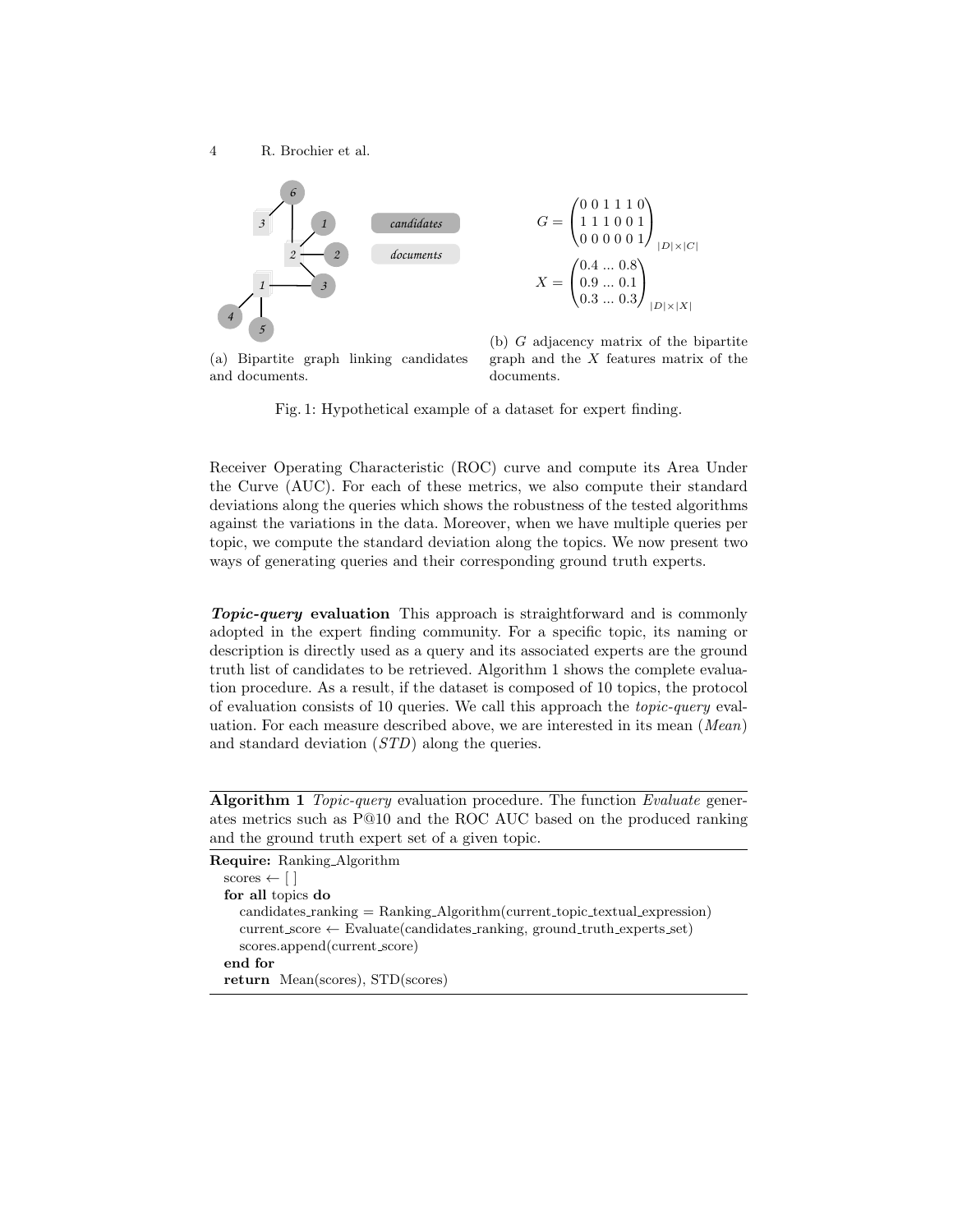**Document-query evaluation** We propose to sample the documents linked with the experts of a given topic in order to use them as queries. Instead of using the topic description, we use the set of documents associated to the ground truth experts of a given topic. Precisely, we create a set of queries and their associated experts by selecting each document of the dataset linked with the ground truth experts. As such, the evaluated algorithm produces a ranked list of candidates for each document-query and its performance is measured by comparing the ranking with the experts of the same topic as the expert who produced the document-query. Since several document-queries are sampled for each topics, we also compute the means and standard deviations along the topics, by computing these values along the averaged measures intra-topics. To avoid any bias in the metrics, when evaluating an algorithm on a sampled document, we leave it out of the data. We call this approach document-query evaluation. Algorithm 2 shows the complete evaluation procedure.

Algorithm 2 Document-query evaluation procedure. Note that the computed metrics are also averaged for each topic in order to compute the inter-topic standard deviation.

| <b>Require:</b> Ranking_Algorithm                                                   |
|-------------------------------------------------------------------------------------|
| scores $\leftarrow \lceil \cdot \rceil$                                             |
| topical scores $\leftarrow \{\}$                                                    |
| for all topics do                                                                   |
| $\text{topical\_scores}[\text{current\_topic}] \leftarrow []$                       |
| for all experts of current topic do                                                 |
| for all documents of current expert do                                              |
| $candidates\_ranking = Ranking\_Algorithm(current_document\_textual\_expression,$   |
| $leave\_out = current\_document)$                                                   |
| $current_score \leftarrow Evaluate(candidates\_ranking, ground-truth\_experts_set)$ |
| scores.append(current_score)                                                        |
| topical_scores[topics].append(current_score)                                        |
| end for                                                                             |
| end for                                                                             |
| $topical_scores[current\_topic] \leftarrow Mean(topical_scores[current\_topic])$    |
| end for                                                                             |
| <b>return</b> Mean(scores), STD(scores), STD(topical_scores)                        |
|                                                                                     |

#### 3.3 AMiner Data

The AMiner project aims to provide tools for mining researcher's social network. They provided several datasets <sup>5</sup> [11] collecting papers, authors, co-authorship and citations links extracted from DBLP [6], ACM (Association for Computing Machinery) and other sources in the field of computer science. For the task

<sup>5</sup> https://AMiner.org/data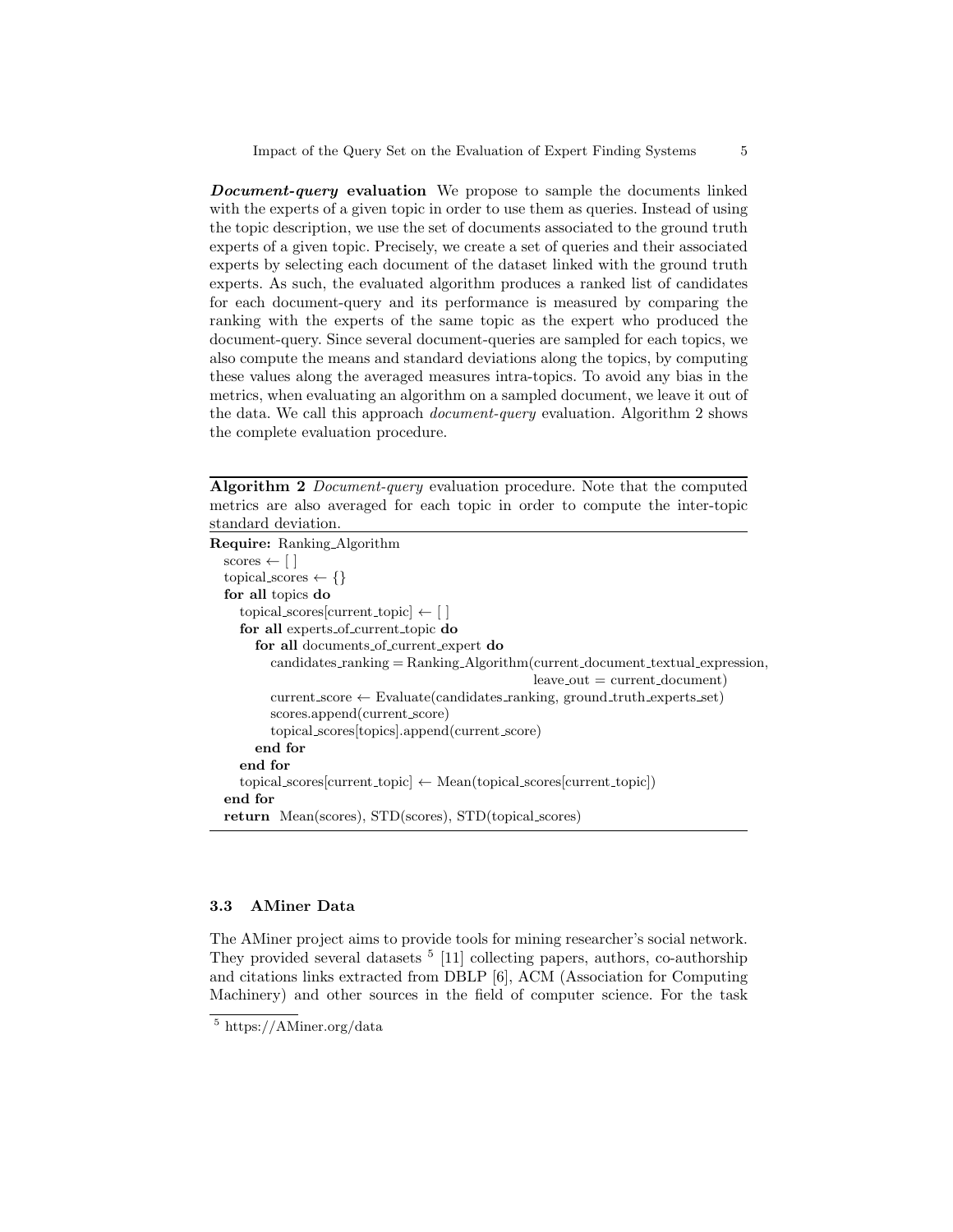of expert finding, they provided two lists of experts  $6$ . The first, the machineannotated list, is composed of 13 topics and has been built from topical web search. The second, the *human-annotated list*, is composed of 7 topics built with the method of pooled relevance judgments together with human judgments as described in [15]. We used the machine-annotated list with the citation dataset  $V2$  and the human-annotated list with the *citation dataset V1* available on the AMiner website <sup>7</sup>.

We preprocessed the two datasets based on the distribution of links between candidates and documents. We also took into account the document string length (number of letters). First we kept only authors with less than 100 documents links and with at least one link. This reduces author name ambiguity by discarding authors who were originally connected to tens of thousands documents. Then we composed the textual content of the documents by concatenating their titles and abstracts and by keeping only those with string length greater than 50. As a result, we ended up with two datasets:

- AMiner expert dataset 1: using the machine-annotated list of experts, is composed of 996,110 candidates, 1,125,082 documents, 1,269 experts in 13 topics. The distribution of the experts across topics is given in Table 1a (one expert can be linked to several topics) with the total number of documents linked to those experts
- $-$  AMiner expert dataset 2: using the *human-annotated list* of experts, is composed of 532,968 candidates, 480,630 documents, 210 experts in 7 topics. The distribution is given in Table 1b.

# 4 Baseline Algorithms

After a short description of document representation, we describe three baseline algorithms taken from the literature. We reimplemented them since their original codes were not available or hardly reusable. Moreover, we could easily extend them to work with any kind of document representation.

#### 4.1 Document Representation

Our three baseline algorithms rely on a measure of semantic similarity between the queries and the corpus of documents. We chose to try several document representations: term frequency (TF), term frequency - inverse document frequency (TF-IDF) and latent semantic indexing (LSI) [9]. We tokenized the text of the documents by lowercasing the characters, removing stop words and concatenating tokens based on their co-occurrence counts to compound 2-grams and 3-grams. Then, words appearing less than 3 times in the corpus or in more than 50% of the documents were discarded to reduce the computational cost

 $6 \text{ https://AMiner.org/lab-datasets/expertfinding/#expert-list}$ 

<sup>7</sup> https://AMiner.org/citation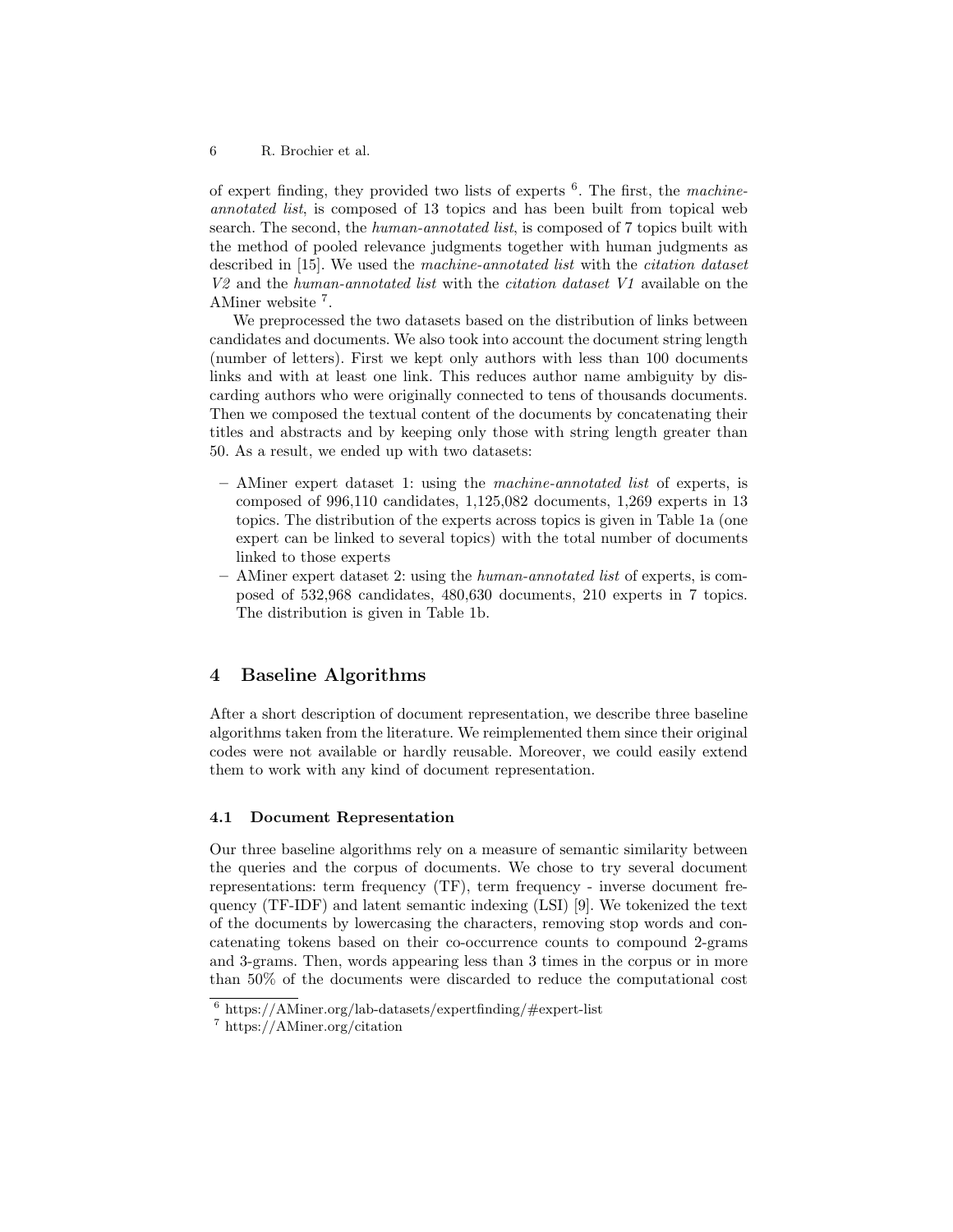(a) AMiner dataset 1.

| <b>Topic</b>                | Exps | Docs  |
|-----------------------------|------|-------|
| neural networks             | 105  | 1941  |
| ontology alignment          | 49   | 908   |
| boosting                    | 49   | 1062  |
| support vector machine      | 91   | 1145  |
| intelligent agents          | 28   | 729   |
| machine learning            | 33   | 1229  |
| computer vision             | 174  | 3636  |
| data mining                 | 285  | 8034  |
| natural language processing | 40   | 1480  |
| semantic web                | 332  | 6435  |
| planning                    | 21   | 531   |
| cryptography                | 139  | 3033  |
| <b>TOTAL</b>                | 1269 | 30802 |

(b) AMiner dataset 2.

| Topic                       | Exps Docs |     |
|-----------------------------|-----------|-----|
| intelligent agents          | 29        | 685 |
| planning                    | 33        | 510 |
| machine learning            | 38        | 628 |
| natural language processing | 38        | 453 |
| information extraction      | 18        | 290 |
| semantic web                | 41        | 521 |
| support vector machine      | 29        | 323 |
| <b>TOTAL</b>                | 210       |     |

Table 1: Distribution of experts and their documents counts across topics in both AMiner expert datasets.

without affecting the retrieval performance. The number of dimensions of the singular value decomposition for the LSI is 300. This number was chosen to ensure components above noise level are retained as proposed in [5].

#### 4.2 Text-based Approach 1: P@noptic Model

P@noptic Expert [2] is a simple algorithm which creates meta-documents for each author. Our implementation first concatenates the contents (title+abstract) of all documents linked with each candidate, then vectorizes this meta-documents using the pretrained documents representation models. Finally, it computes the cosine similarities between a query and the meta-documents and ranks the candidates by descending order of their scores.

#### 4.3 Text-based Approach 2: Voting Model

Our voting model based on [7] first computes the cosine similarities between the query and the documents of the dataset and then ranks all documents by descending order of their score. The algorithm then sums the inverse value of the rank (Reciprocal Rank - RR) of each document a candidate is linked with. If a candidate is linked with the 2nd, 3rd and 7th closest documents to the query, its score will be  $\frac{1}{2} + \frac{1}{3} + \frac{1}{7} = 0.976$ . This algorithm gives a huge boost to candidates who have at least one document well ranked and tends to promote candidates with more documents than others. We also tried other fusion techniques than the RR such as CombSUM and CombMNZ, described in [7], but they provided weaker results.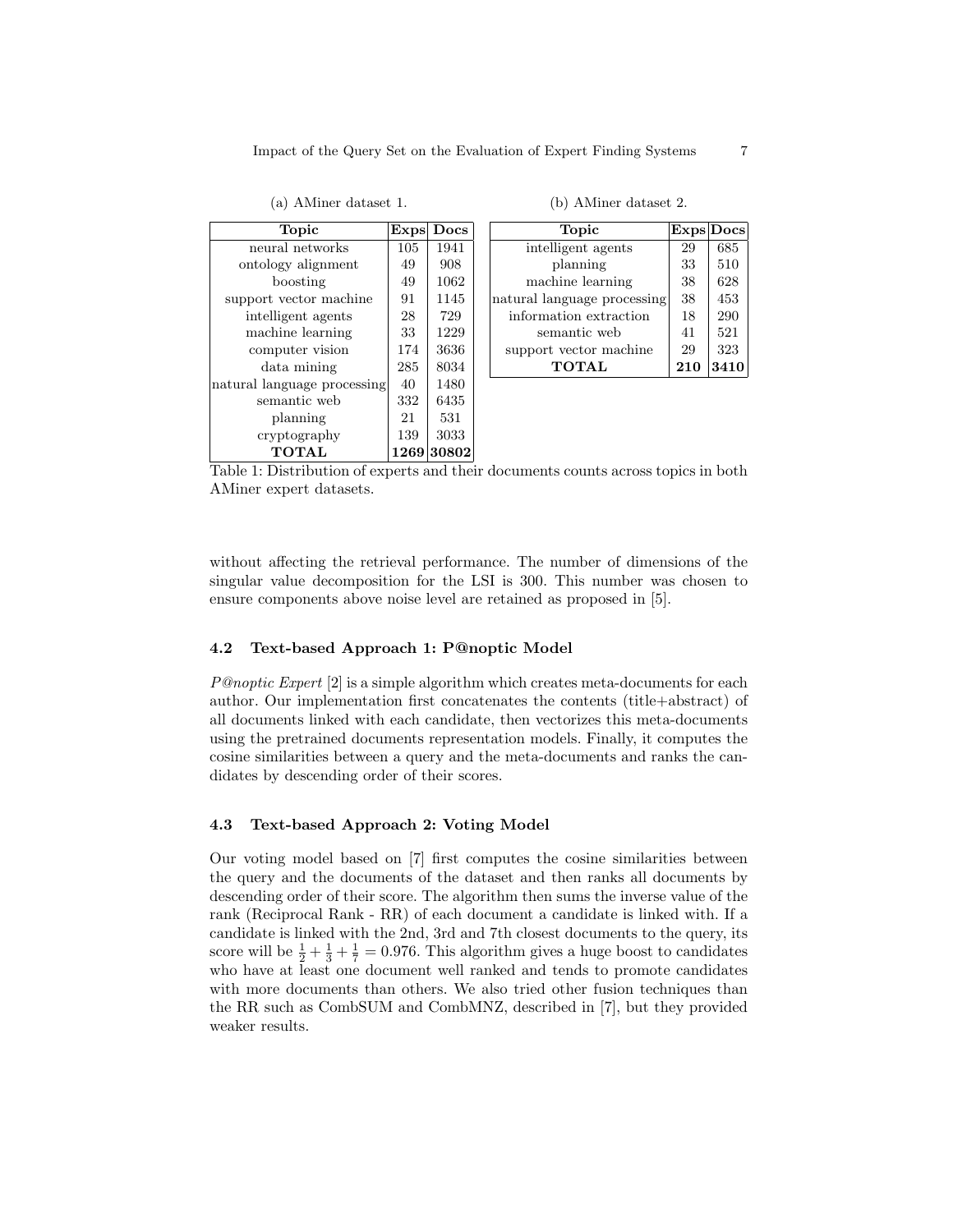#### 4.4 Graph and Text-based Approach: Propagation Model

The propagation model we made is a simpler version of those described in [10]. The algorithm first computes the cosine similarities between the query and the documents and it initializes a score vector  $S_0$  of length  $|C| + |D|$  with zeros for candidates and the documents-query scores for documents. It then operates several two-steps random walks with restart until the score vector converges (until the  $L_2$  norm of the difference of its previous value and current value is below 10<sup>-6</sup>). These random walks are done iteratively:  $S_{i+1} = (1 - \eta) \times A(AS_i) +$  $\eta R$  where  $\eta$  is the jumping factor, a scalar between 0 and 1, which controls the restart,  $R = S_0$  is the restart vector that represents the global probability of a random walk to restart from its original node,  $A$  is the column-wise  $L_1$ normalized adjacency matrix of the bipartite graph, also known as the PageRank transition matrix [8]. At each step, scores jump from documents to candidates then from candidates to documents. A last step is finally done to propagate scores back to the candidates. These scores are then ranked by descending order.

# 5 Experiments

In this section, we present the experiments we did with both *topic-query* and document-query evaluations. We first show some general results before analyzing the effect of the type of query and finally focusing on the variations of ranking along the queries and the topics.

#### 5.1 Settings

We evaluated our baseline models on the *topic-query* and the *document-query* methodologies. We made two evaluations for the propagation model using  $\eta =$ 0.1 where the restart is weak, hence the propagation is wide, and  $\eta = 0.5$  where the scores stay close to their initial values. Moreover, for each model, the semantic similarity was computed with TF, TF-IDF and LSI document representations. Table 2 shows the results on the AMiner expert dataset 1 and Table 3 shows the results on the AMiner expert dataset 2.

#### 5.2 General Results

For both datasets, the document representation TF-IDF performs generally better except for the AUC score, where LSI performs best, especially on topic queries. Actually, taking a closer look at the ROC curve, we could see that LSI is better in ranking for the worst ranked experts. It smoothes the curve in the top right corner and hence improves the area under the curve. Most metrics (P@10 and RR for example) are intended to focus on the quality of the very first ranked experts but the ROC AUC allows us to analyze the behavior of a ranking algorithm over the entire ranking. It is also important to note that the results are more stable across the choice of document representation for the second dataset. This behavior is expected since the ground truth experts have been human curated.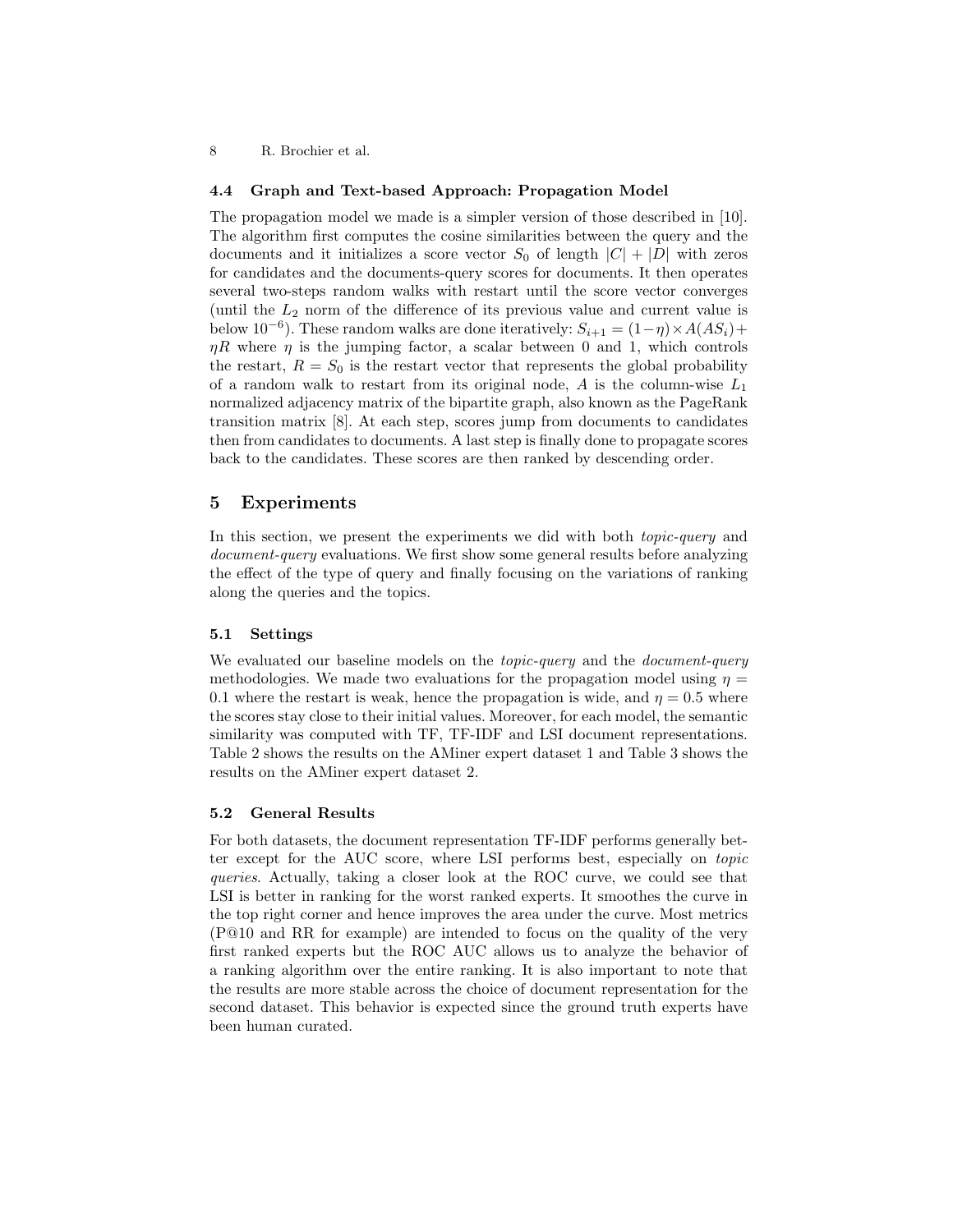#### 5.3 Effect of the Type of Query

We observe different rankings of the baseline algorithms depending on the type of evaluation performed. For the topic-query procedure, the propagation model performs best (with  $\eta = 0.5$  for the first dataset and  $\eta = 0.1$  for the second) whereas the voting model is the best for the *document-query* evaluation. Our explanation is that voting models are good when queries and documents are of the same type since we only need one candidate's document to be similar to the query to push her to the top of the ranking. When the query is as short as "data mining", the chance to find such a similar document is low since few documents about data mining have the words "data mining" in their content. Indeed, scientific articles rarely deal with data mining in general but rather focus on particular aspect of this field.

In contrast, the propagation model can give a good score to a candidate if in her neighborhood, the query is similar to some documents. Even if this candidate is an expert of "data mining" without never actually using the expression, there are quite some chances that in its close social network, some other candidates used these two words.

Then, the voting model might perform best than propagation for document queries because the latter tends to mistaken an information retrieval expert who worked closely with data mining experts. This situation is less likely to happen when the query is a short and very specific description than with paper contents that share a lot of similar terms between topics.

Moreover, this difference of results between query types are weaker when using LSI, which is due to the ability of this document representation to capture a similarity between two texts that do not share any word in common. The effect of short query is thus highly reduced compared to TF and TF-IDF.

#### 5.4 Standard Deviation along Queries and Topics

One important aspect is the amount of dispersion the sets of scores have around their means. We computed the standard deviations for each evaluation to have an insight of the robustness of the algorithms to queries and to topics. Interestingly, for the document-query, the standard deviations along topics evaluation are lower than the deviations along queries. This shows that the robustness of the algorithms are not that much impacted by the variation of topics, as could have suggested the standard deviations for the *topic-query* evaluation, but merely by the variety of queries intra-topics. As a result, using only a few topic queries is statistically biased since some topic namings might have lesser chance to appear in their related documents. Finally, in the second dataset, the deviations along topics for the voting model are significantly lower than other models which is a precious information that cannot be revealed by a topic-query evaluation if one wants to favorite stability over the searched topics of expertise.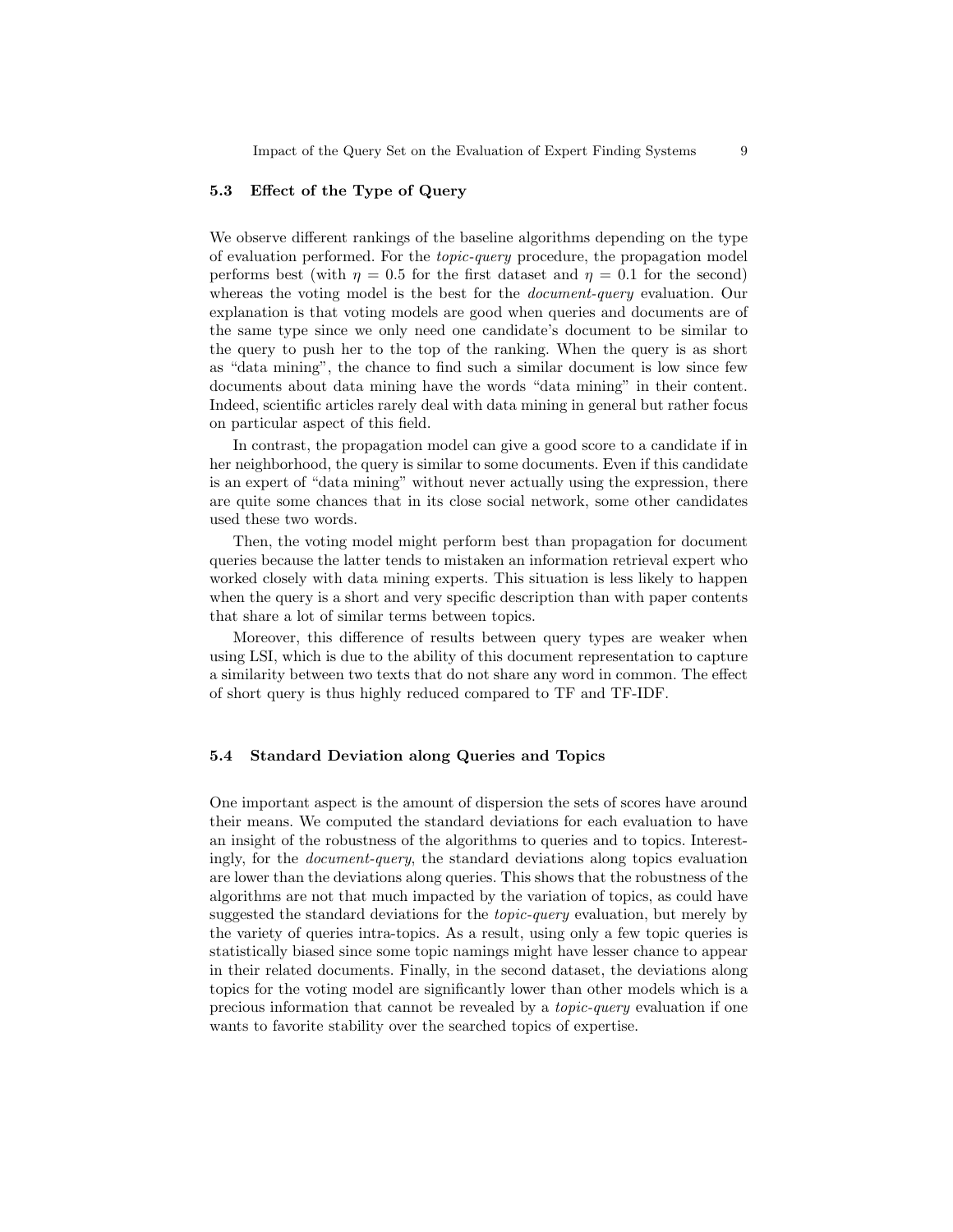#### 5.5 Pros and Cons of the *Document-Query* Evaluation

Beside the fact that the document-query evaluation seems to better represent a real case application of expert finding, we showed that it provides a deeper insight on the robustness of an algorithm. The different rankings of algorithms for both evaluations and their corresponding inter-topics standard deviations prove that using only the namings of the topics is not a satisfactory protocol to compare expert finding systems. However, in a general manner, measures are much better with the *topic-query* evaluation. This is due to two aspects:

- document-queries are semantically fine grained and it is more difficult to separate two queries of different topics. This makes the expert finding task harder to solve but it is not a bad thing for the evaluation.
- in our current configuration, document-queries do not rely on an annotated dataset. As a consequence, some sampled documents might not actually belong to the topic their authors are associated with. This motivates the construction of a ground truth set of documents associated to at least one of the human-annotated expert topics.

# 6 Summary and Future Work

We compared two evaluation protocols for scientific expert finding that rely on two types of query generation. Evaluating our baseline models with this framework, we showed that using the documents written by the ground truth experts brings different results than with the usual topic queries. Specifically, short queries can profit of a propagation model whereas longer queries are better handled by a simpler voting model. Moreover, the lower standard deviations along topics for the document-query evaluation shows that there is a bias in using only one topic naming as query since the document representations do not handle well such short query similarity to the documents.

To improve the document-query evaluation with the AMiner data, we would like to filter the set of sampled documents by human annotation in order to keep only those that match the expertise of their authors. This would then justify a deeper analysis of the significance of the measurements to consider the variations of ranking of the evaluated algorithms along the queries. Another interesting work would be to perform an online evaluation of the same expert finding algorithms in the case of a reviewer assignment application in order to compare the results with our framework.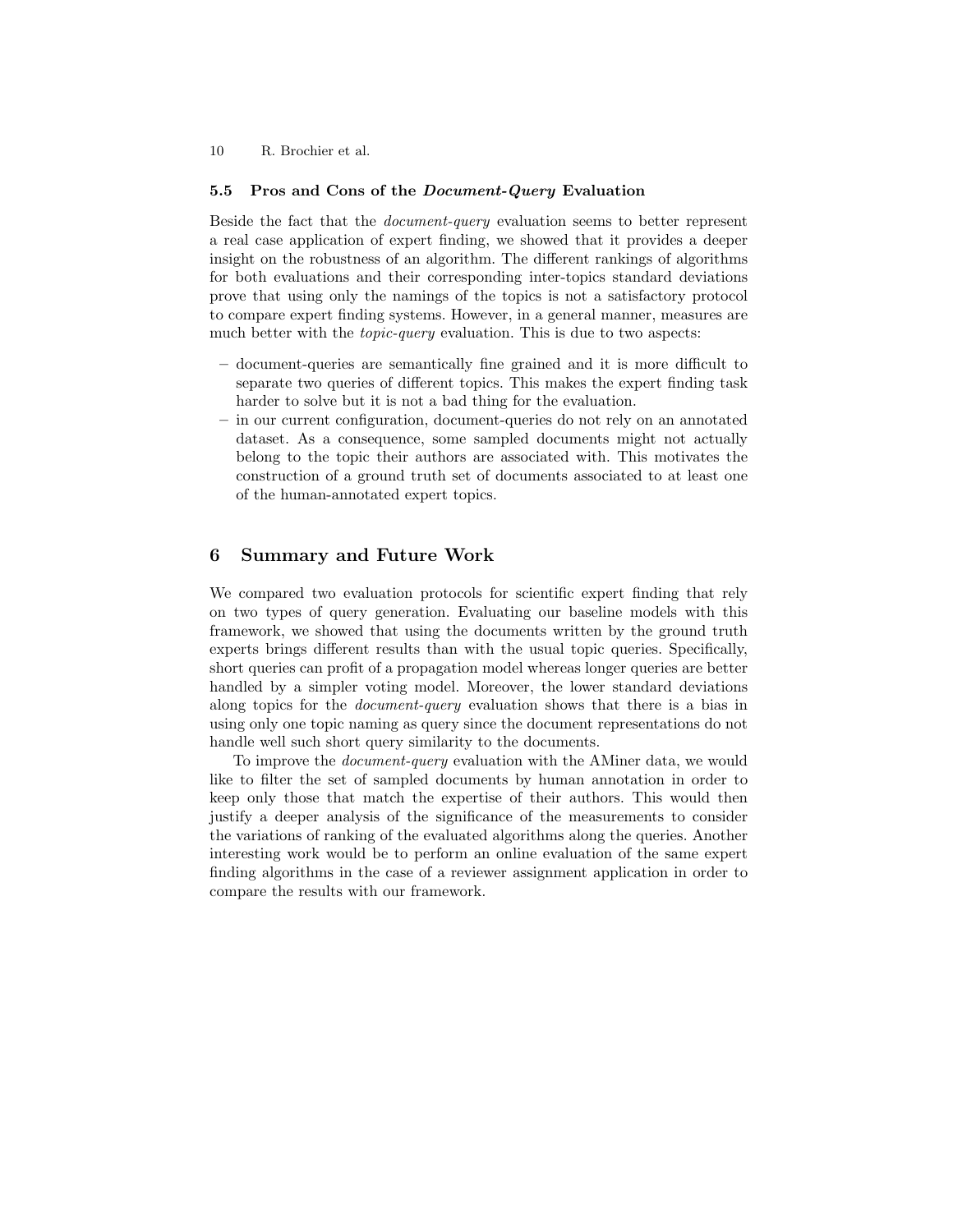|                  |      | TF                | TF-IDF                                                    | LSI               |
|------------------|------|-------------------|-----------------------------------------------------------|-------------------|
|                  | AUC  | $0.777 \pm 0.099$ | $0.778 \pm 0.102$                                         | $0.832 + 0.083$   |
|                  | P@10 | $0.662 \pm 0.262$ | $0.685 \pm 0.260   0.615 \pm 0.301$                       |                   |
| P@noptic         | AP   | $0.398 \pm 0.193$ | $0.415 \pm 0.204$                                         | $0.395 + 0.233$   |
|                  | R.R. | $1.615 \pm 0.923$ | $1.538 \pm 0.746$                                         | $1.769 \pm 0.890$ |
|                  | AUC  | $0.714 + 0.137$   | $0.714 + 0.138$                                           | $0.800 \pm 0.107$ |
| Vote             | P@10 | $0.608 \pm 0.312$ | $0.608 \pm 0.287$                                         | $0.538 \pm 0.325$ |
|                  | AP   | $0.373 \pm 0.212$ | $0.381 \pm 0.209$                                         | $0.390 \pm 0.247$ |
|                  | R.R. | $2.308 \pm 2.398$ | $1.538 \pm 0.929$                                         | $2.769 \pm 3.765$ |
|                  | AUC  | $0.834 \pm 0.093$ | $0.834 \pm 0.096$                                         | $0.824 \pm 0.085$ |
| Prop             | P@10 | $0.669 + 0.270$   | $0.677 + 0.264$                                           | $ 0.615 + 0.298$  |
| $(\eta = 0.1)$   | AP   |                   | $0.458 \pm 0.239$ $0.473 \pm 0.243$                       | $0.389 \pm 0.230$ |
|                  | R.R. | $1.462 \pm 0.929$ | $1.538 \pm 1.082$                                         | $1.692 \pm 1.136$ |
|                  | AUC  |                   | $0.842 \pm 0.086$ $0.842 \pm 0.088$ $0.833 \pm 0.083$     |                   |
| Propagation P@10 |      |                   | $0.677 \pm 0.255$ $0.685 \pm 0.274$ $0.615 \pm 0.296$     |                   |
| $(\eta = 0.5)$   | AP   | $0.457 \pm 0.232$ | $0.472 \pm 0.242$ $\vert 0.395 \pm 0.231$                 |                   |
|                  | R.R. |                   | $1.308 \pm 0.606$   $1.385 \pm 0.738$   $1.692 \pm 1.136$ |                   |

(a) Baseline mean scores and their query (same as topic) standard deviations for the topic-query evaluation.

(b) Baseline mean scores and their query standard deviations for the document-query evaluation. (c) Topic standard deviations.

|                                     |             | TF                 | TF-IDF                                   | LSI                | TF                  | TF-IDF | LSI   |
|-------------------------------------|-------------|--------------------|------------------------------------------|--------------------|---------------------|--------|-------|
|                                     | AUC         | $0.593 \pm 0.131$  | $0.618 \pm 0.134$                        | $0.620 \pm 0.139$  | 0.114               | 0.112  | 0.119 |
|                                     | P@10        | $0.255 \pm 0.266$  | $0.335 \pm 0.294$                        | $0.302 \pm 0.298$  | 0.174               | 0.191  | 0.195 |
| P@noptic                            | AP          | $0.150 \pm 0.117$  | $0.181 \pm 0.133$                        | $0.174 \pm 0.133$  | 0.097               | 0.102  | 0.104 |
|                                     | $_{\rm RR}$ | $9.153 \pm 16.028$ | $6.210 \pm 13.323$                       | $8.663 \pm 16.262$ | 6.063               | 3.676  | 6.088 |
|                                     | AUC         | $0.606 \pm 0.131$  | $0.630 \pm 0.137$                        | $0.637 \pm 0.142$  | 0.109               | 0.109  | 0.111 |
| Vote                                | P@10        | $0.284 \pm 0.263$  | $0.322 \pm 0.280$                        | $0.275 \pm 0.276$  | 0.166               | 0.181  | 0.174 |
|                                     | AP          | $0.169 \pm 0.131$  | $0.193 \pm 0.145$                        | $0.187 \pm 0.152$  | 0.102               | 0.110  | 0.115 |
|                                     | $_{\rm RR}$ | $6.819 \pm 15.421$ | $5.783 \pm 13.983 \mid 8.438 \pm 16.987$ |                    | $\vert 3.400 \vert$ | 2.789  | 4.168 |
| Propagation P@10 <br>$(\eta = 0.1)$ | AUC         | $0.591 \pm 0.140$  | $0.617 \pm 0.143$                        | $0.612 \pm 0.145$  | 0.128               | 0.126  | 0.131 |
|                                     |             | $0.256 \pm 0.253$  | $0.336 \pm 0.292$                        | $0.300 \pm 0.288$  | 0.156               | 0.187  | 0.184 |
|                                     | AP          | $0.152 \pm 0.114$  | $0.183 \pm 0.132$                        | $0.173 \pm 0.127$  | 0.093               | 0.102  | 0.101 |
|                                     | $_{\rm RR}$ | $9.035 \pm 16.718$ | $6.773 \pm 14.641$                       | $8.948 \pm 17.422$ | 9.175               | 6.139  | 9.245 |
| Propagation P@10                    | AUC         | $0.598 \pm 0.141$  | $0.623 \pm 0.142$                        | $0.621 \pm 0.147$  | 0.125               | 0.122  | 0.128 |
|                                     |             | $0.255 \pm 0.245$  | $0.333 \pm 0.283$                        | $0.298 \pm 0.282$  | 0.147               | 0.177  | 0.175 |
| $(\eta = 0.5)$                      | AΡ          | $0.155 \pm 0.115$  | $0.185 \pm 0.133$                        | $0.177 \pm 0.130$  | 0.093               | 0.101  | 0.102 |
|                                     | $_{\rm RR}$ | $8.994 \pm 17.224$ | $6.419 \pm 14.088$                       | $9.089 \pm 18.358$ | 8.488               | 5.059  | 8.944 |

Table 2: Results of the evaluations with the AMiner dataset 1, composed with the machine-annotated experts and the biggest candidates-documents set. Bold values are the best scores across the algorithms for each document representation.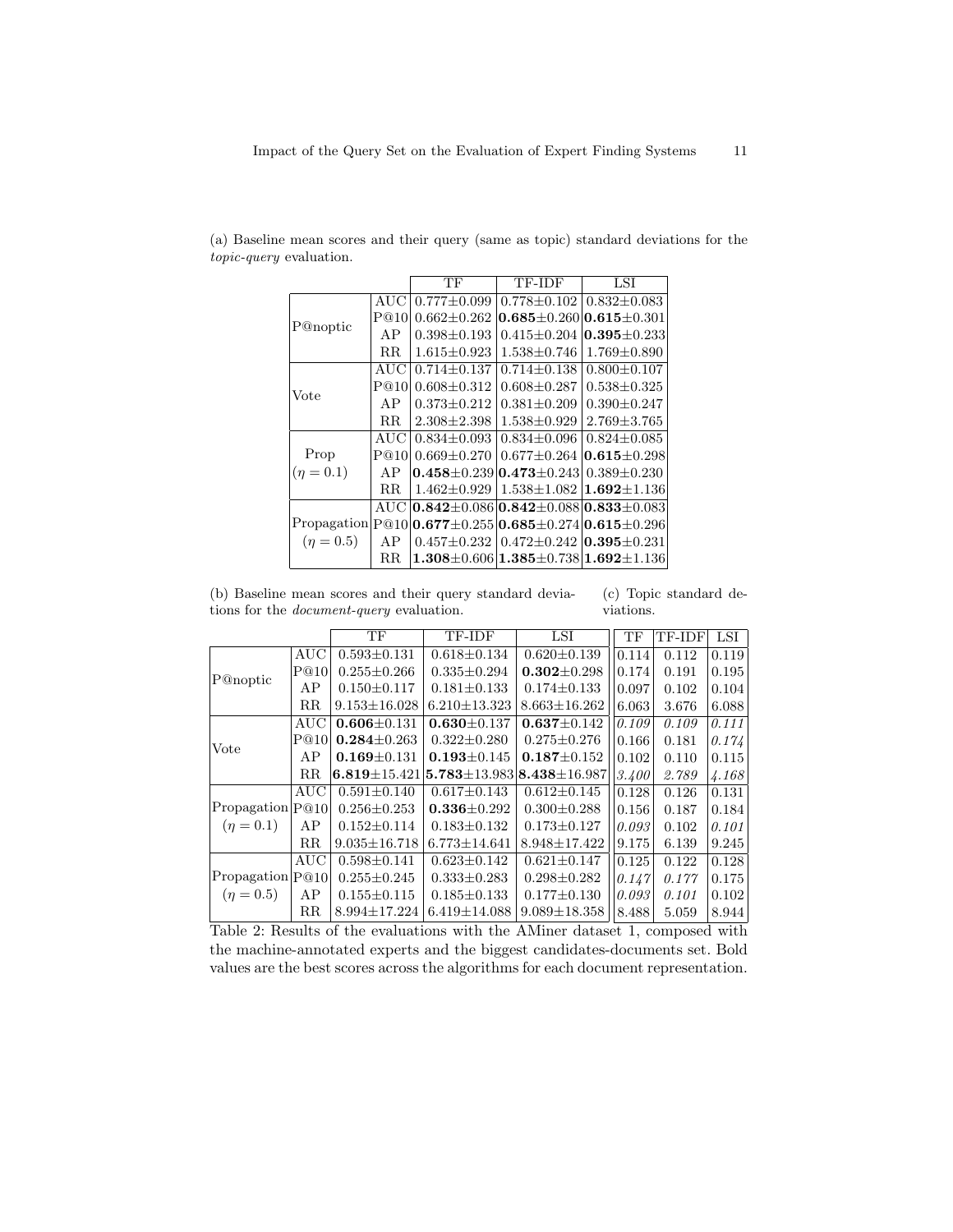|             |             | ТF                                       | TF-IDF                              | LSI               |
|-------------|-------------|------------------------------------------|-------------------------------------|-------------------|
|             | AUC         | $0.809 \pm 0.114$                        | $0.815 \pm 0.119$                   | $0.853 \pm 0.059$ |
|             | P@10        | $0.757 + 0.176$                          | $0.814 + 0.146$                     | $0.771 + 0.183$   |
| P@noptic    | AP          | $0.580 \pm 0.175$                        | $0.613 \pm 0.186$                   | $0.580 \pm 0.157$ |
|             | $_{\rm RR}$ | $1.000 \pm 0.000$                        | $1.000 {\pm} 0.000$                 | $1.429 \pm 0.495$ |
|             | AUC         | $0.788 \pm 0.131$                        | $0.793 \pm 0.136$                   | $0.857 \pm 0.048$ |
| Vote        | P@10        | $0.786 \pm 0.136$                        | $0.800 \pm 0.141$                   | $0.729 \pm 0.158$ |
|             | AP          | $0.607 \pm 0.158$                        | $0.636 \pm 0.171$                   | $0.599 \pm 0.123$ |
|             | $_{\rm RR}$ | $1.286 + 0.452$                          | $1.000 \pm 0.000$ $1.000 \pm 0.000$ |                   |
|             | AUC         |                                          | $0.860 \pm 0.097$ $0.866 \pm 0.100$ | $0.834 + 0.052$   |
| Prop        |             | $P@10 0.829\pm0.148 0.843\pm0.118 $      |                                     | $0.686 \pm 0.181$ |
| $(n = 0.1)$ | AP          | $0.647 \pm 0.142 \times 0.676 \pm 0.139$ |                                     | $0.564 \pm 0.140$ |
|             | $\rm RR$    |                                          | $1.000 \pm 0.000$ $1.000 \pm 0.000$ | $1.143 \pm 0.350$ |
|             | AUC         | $0.860 \pm 0.098$                        | $0.864 \pm 0.101$                   | $0.843 \pm 0.057$ |
| Prop        | P@10        | $0.786 \pm 0.146$                        | $0.814 \pm 0.125$                   | $0.686 \pm 0.181$ |
| $(n = 0.5)$ | AP          | $0.646 \pm 0.139$                        | $0.671 \pm 0.140$                   | $0.579 \pm 0.138$ |
|             | RR          | $1.000 \pm 0.000$                        | $1.000 \pm 0.000$                   | $1.286 \pm 0.452$ |

(a) Baseline mean scores and their query (same as topic) standard deviations for the topic-query evaluation.

(b) Baseline mean scores and their query standard deviations for the document-query evaluation.

(c) Topic standard deviations.

|                  |             | TF                                    | TF-IDF                                                                        | LSI               | TF    | TF-IDF | LSI   |
|------------------|-------------|---------------------------------------|-------------------------------------------------------------------------------|-------------------|-------|--------|-------|
| P@noptic         | AUC-        | $0.599 + 0.112$                       | $0.626 + 0.123$                                                               | $0.621 \pm 0.121$ | 0.061 | 0.058  | 0.064 |
|                  | P@10        | $0.324 + 0.278$                       | $0.387 \pm 0.285$                                                             | $0.343 \pm 0.287$ | 0.194 | 0.171  | 0.195 |
|                  | AP          | $0.282 + 0.145$                       | $0.318 \pm 0.164$                                                             | $0.302 \pm 0.158$ | 0.095 | 0.094  | 0.101 |
|                  | $_{\rm RR}$ | $4.904 \pm 5.731$                     | $3.557 \pm 4.976$                                                             | $4.810 \pm 5.895$ | 3.265 | 2.019  | 3.142 |
|                  |             |                                       | AUC $\vert 0.611 \pm 0.120 \vert 0.637 \pm 0.129 \vert 0.634 \pm 0.132 \vert$ |                   | 0.059 | 0.056  | 0.058 |
| Vote             |             |                                       | $P@10 0.370 \pm 0.257 0.417 \pm 0.274 0.370 \pm 0.266 $                       |                   | 0.110 | 0.112  | 0.115 |
|                  | AP          |                                       | $0.303 \pm 0.148 \, 0.338 \pm 0.168 \, 0.318 \pm 0.161$                       |                   | 0.067 | 0.073  | 0.071 |
|                  | $_{\rm RR}$ |                                       | $3.211\pm4.637$  2.752 $\pm4.211$  3.686 $\pm5.174$                           |                   | 1.107 | 0.908  | 1.307 |
|                  | AUC         | $0.596 \pm 0.113$   $0.625 \pm 0.121$ |                                                                               | $0.612 \pm 0.119$ | 0.077 | 0.074  | 0.079 |
| Propagation P@10 |             |                                       | $0.325 \pm 0.269$   $0.381 \pm 0.283$                                         | $0.339 \pm 0.278$ | 0.190 | 0.181  | 0.195 |
| $(n = 0.1)$      | AP          |                                       | $0.283 \pm 0.147$   $0.319 \pm 0.163$                                         | $0.298 \pm 0.158$ | 0.101 | 0.104  | 0.108 |
|                  | $_{\rm RR}$ | $4.512 \pm 5.510$                     | $3.557 \pm 5.171$                                                             | $4.558 \pm 6.141$ | 3.120 | 2.206  | 3.320 |
| Propagation P@10 | AUC         | $0.598 + 0.114$                       | $0.624 \pm 0.122$                                                             | $0.615 + 0.121$   | 0.073 | 0.068  | 0.076 |
|                  |             | $0.335 \pm 0.268$                     | $0.392 + 0.280$                                                               | $0.351 \pm 0.279$ | 0.178 | 0.164  | 0.181 |
| $(\eta = 0.5)$   | AP          | $0.286 \pm 0.146$                     | $0.320 \pm 0.162$                                                             | $0.303 \pm 0.158$ | 0.094 | 0.094  | 0.101 |
|                  | $_{\rm RR}$ | $4.027 \pm 5.039$                     | $3.280 \pm 4.885$                                                             | $4.197 \pm 5.902$ | 2.414 | 1.730  | 2.856 |

Table 3: Results of the evaluations with the AMiner dataset 2, composed with the human-annotated experts and the smallest candidates-documents set. Bold values are the best scores across the algorithms for each document representation.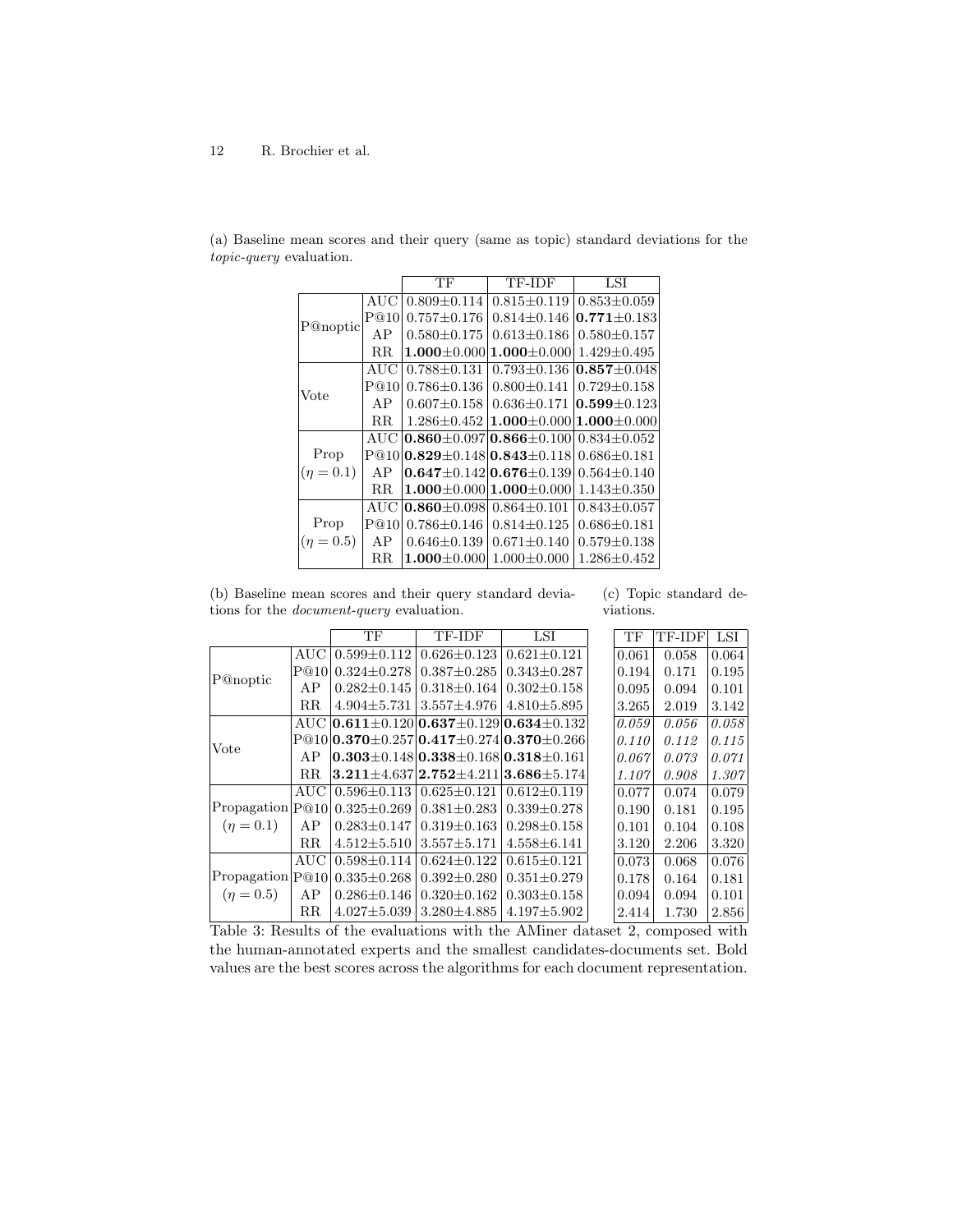# References

- 1. Balog, K., Azzopardi, L., De Rijke, M.: Formal models for expert finding in enterprise corpora. In: Proceedings of the 29th annual international ACM SIGIR conference on Research and development in information retrieval. pp. 43–50. ACM (2006)
- 2. Craswell, N., Hawking, D., Vercoustre, A.M., Wilkins, P.: P@ noptic expert: Searching for experts not just for documents. In: Ausweb Poster Proceedings, Queensland, Australia. vol. 15, p. 17 (2001)
- 3. Craswell, N., de Vries, A.P., Soboroff, I.: Overview of the trec 2005 enterprise track. In: Trec. vol. 5, pp. 199–205 (2005)
- 4. Dong, Y., Chawla, N.V., Swami, A.: metapath2vec: Scalable representation learning for heterogeneous networks. In: Proceedings of the 23rd ACM SIGKDD International Conference on Knowledge Discovery and Data Mining. pp. 135–144. ACM (2017)
- 5. Kaiser, H.F.: The application of electronic computers to factor analysis. Educational and psychological measurement  $20(1)$ , 141–151 (1960)
- 6. Ley, M.: The dblp computer science bibliography: Evolution, research issues, perspectives. In: International symposium on string processing and information retrieval. pp. 1–10. Springer (2002)
- 7. Macdonald, C., Ounis, I.: Voting for candidates: adapting data fusion techniques for an expert search task. In: Proceedings of the 15th ACM international conference on Information and knowledge management. pp. 387–396. ACM (2006)
- 8. Page, L., Brin, S., Motwani, R., Winograd, T.: The pagerank citation ranking: Bringing order to the web. Tech. rep., Stanford InfoLab (1999)
- 9. Papadimitriou, C.H., Tamaki, H., Raghavan, P., Vempala, S.: Latent semantic indexing: A probabilistic analysis. In: Proceedings of the seventeenth ACM SIGACT-SIGMOD-SIGART symposium on Principles of database systems. pp. 159–168. ACM (1998)
- 10. Serdyukov, P., Rode, H., Hiemstra, D.: Modeling multi-step relevance propagation for expert finding. In: Proceedings of the 17th ACM conference on Information and knowledge management. pp. 1133–1142. ACM (2008)
- 11. Tang, J., Zhang, J., Yao, L., Li, J., Zhang, L., Su, Z.: Arnetminer: extraction and mining of academic social networks. In: Proceedings of the 14th ACM SIGKDD international conference on Knowledge discovery and data mining. pp. 990–998. ACM (2008)
- 12. Van Gysel, C., de Rijke, M., Worring, M.: Unsupervised, efficient and semantic expertise retrieval. In: Proceedings of the 25th International Conference on World Wide Web. pp. 1069–1079. International World Wide Web Conferences Steering Committee (2016)
- 13. Yang, C., Liu, Z., Zhao, D., Sun, M., Chang, E.Y.: Network representation learning with rich text information. In: IJCAI. pp. 2111–2117 (2015)
- 14. Zhang, J., Tang, J., Li, J.: Expert finding in a social network. In: International Conference on Database Systems for Advanced Applications. pp. 1066–1069. Springer (2007)
- 15. Zhang, J., Tang, J., Liu, L., Li, J.: A mixture model for expert finding. In: Pacific-Asia Conference on Knowledge Discovery and Data Mining. pp. 466–478. Springer (2008)
- 16. Zhao, Z., Wei, F., Zhou, M., Ng, W.: Cold-start expert finding in community question answering via graph regularization. In: International Conference on Database Systems for Advanced Applications. pp. 21–38. Springer (2015)